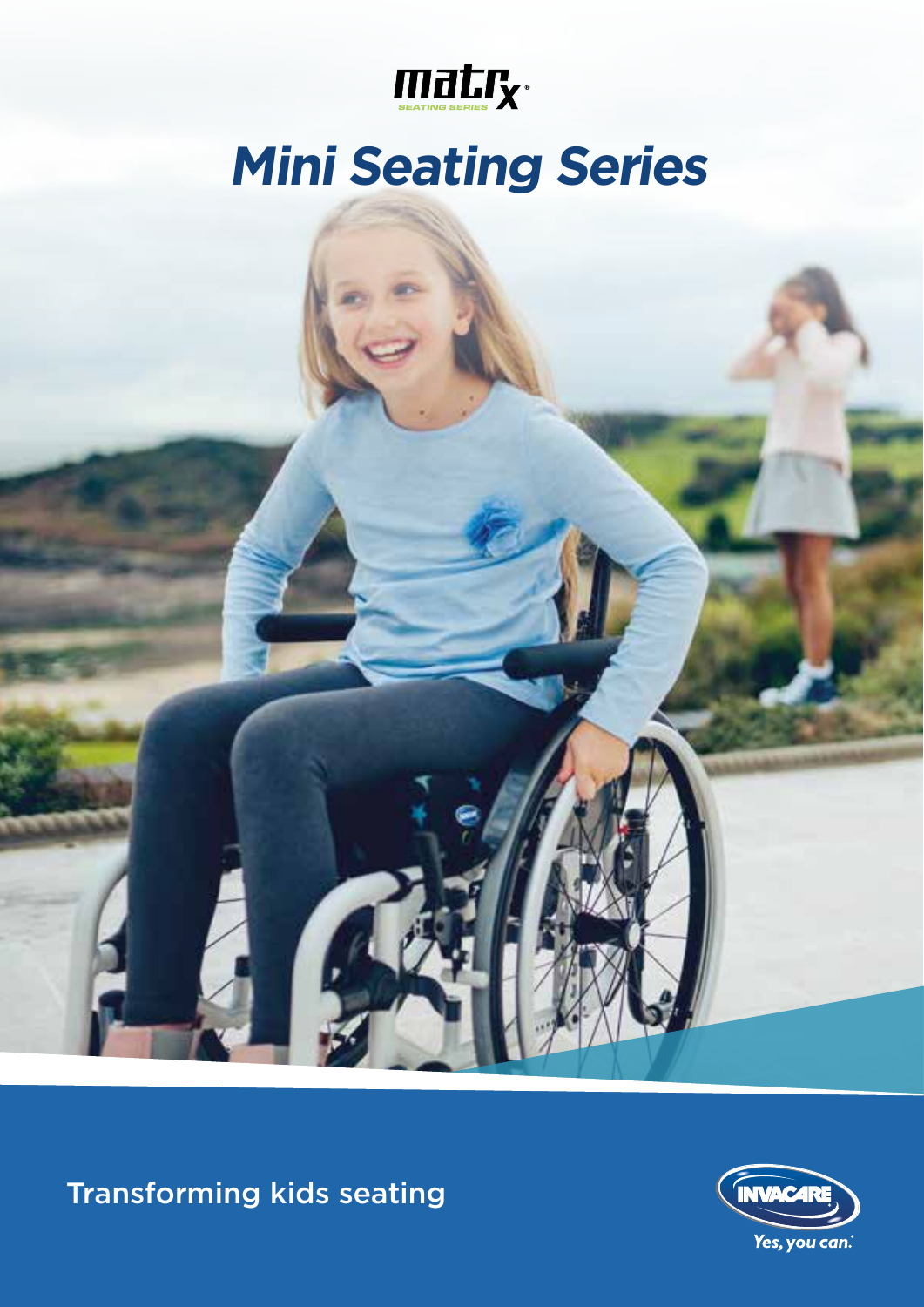The *Invacare Matrx Mini Back* and *Mini PS Cushions* are designed to provide exceptional support with maximum freedom of movement. Every element of the Mini Series has been carefully designed and constructed, keeping paediatrics at the forefront at every stage. Key features include:

- Lightweight, contoured and durable backrest
- Highly resilient contoured foam cushion
- Highly-adjustable *Matrx Mini Elan* headrest



## **Lightweight, contoured and durable backrest**

The *Invacare Matrx Mini Back* provides comfort, stability and improved positioning. Its Mini Set hardware can be installed and adjusted in minutes while its quick release mechanism makes the lightweight backrest highly portable.

The *Invacare Matrx Mini Back* offers the possibility to adjust for growth and the adjustable mounting pins allow it to fit to chairs with the same or 25 mm wider back.



#### **Highly resilient contoured foam cushion**

The *Invacare Matrx Mini PS* is an anatomically contoured, high quality foam cushion with a waffled ischial relief section for improved positioning and comfort. The moulded foam provides a three-dimensional form and offers improved stability and support to the individual. Moulded foam is also highly durable, increasing the product's longevity.

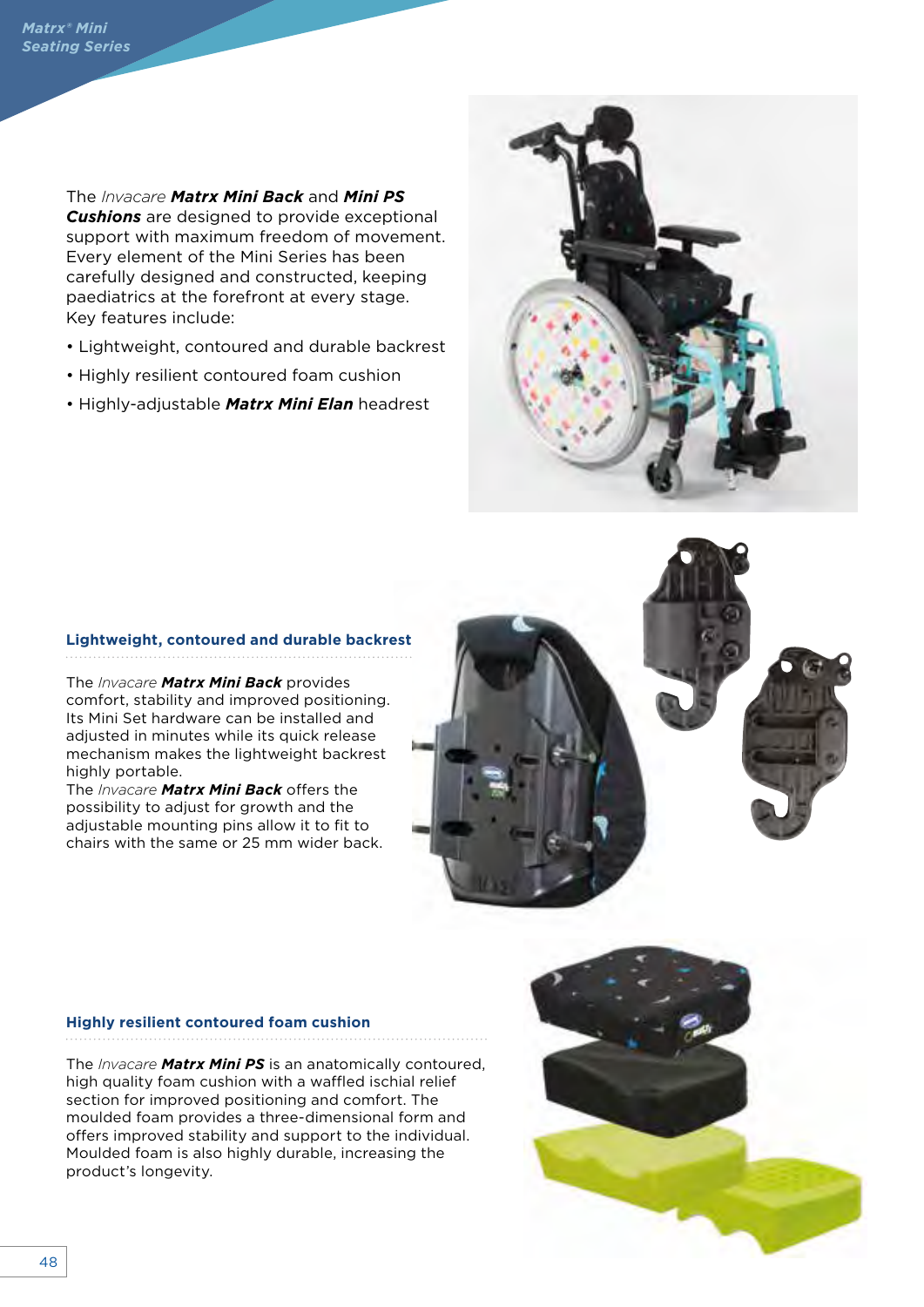## Features and Options





### **Cover**

Back - Water resistant and breathable with attractive Kid\*ab\*ra print.

Cushion - Complete with zippered Startex inner cover and Kid\*ab\*ra print outer cover. It is easy to remove to allow modifications/laundering.





#### **Mini Set Back Hardware**

Allows 100 mm of depth adjustment to accommodate growth and can recline up to 30° and rotate. The hardware fits 25 mm, 22 mm & 19 mm diameter back canes.





#### **Mini Swing-away Laterals**

Height, width and depth adjustable lateral support for added stability and positioning. Latch release mechanism allows pads to be rotated out of the way for side transfers. Pad size W110 mm x H82 mm.



**Headrest Clamp**

Mini backs are pre-drilled to allow easy attachment of headrests.



**Mini Elan Headrest**

Elan hardware is infinitely adjustable through 6 adjustment points with a full range of Elan positioning pads - see the Elan headrest brochure for further details.



**Chest Harness Interface Kit**

Allows attachment of chest support straps to mini backs.